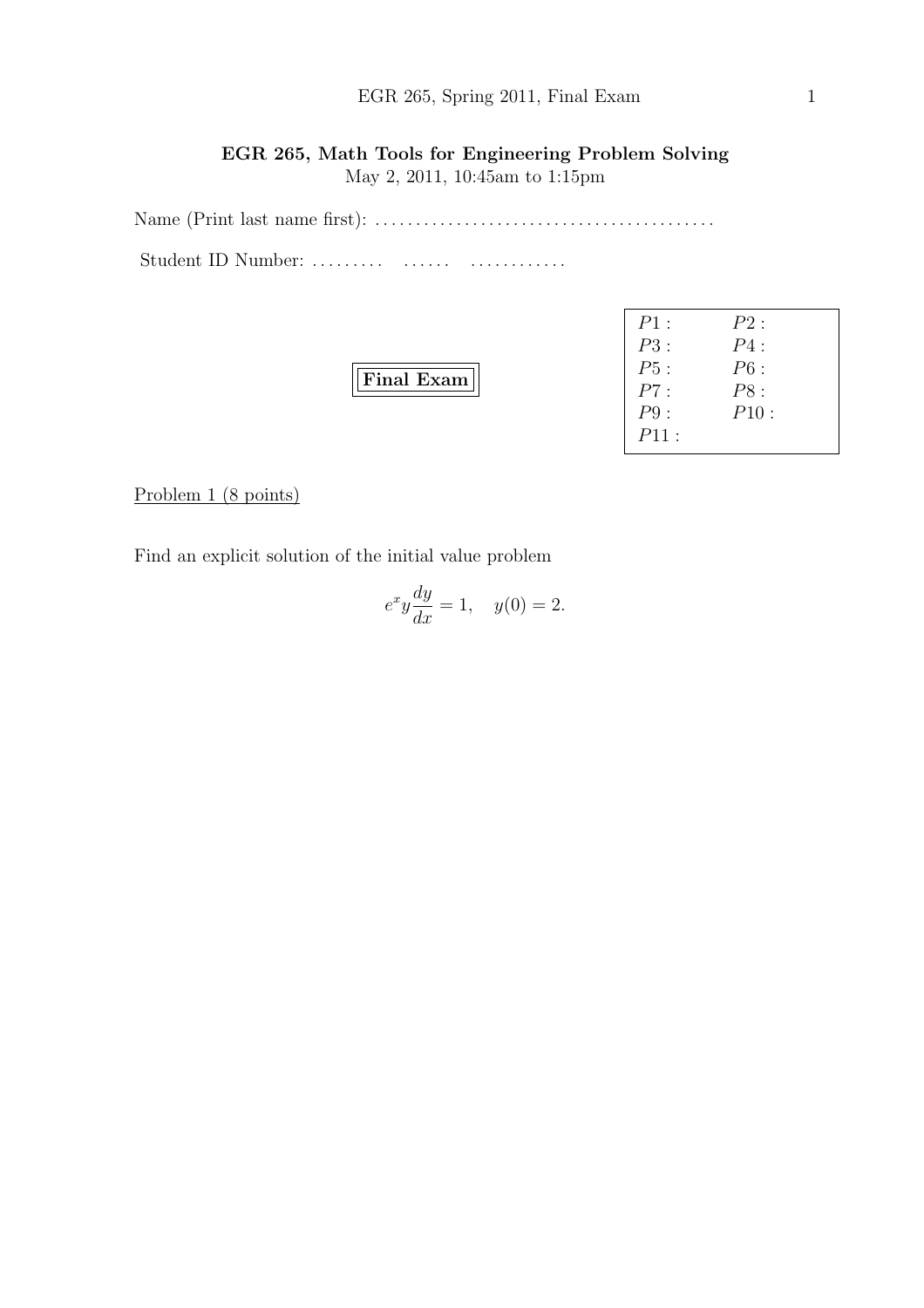Problem 2 (8 points)

Note: In this problem write your answers in terms of natural logarithms, which do not need to be evaluated.

Iodine-131 has a half-life of 8 days.

- (a) Find its decay rate  $k$ .
- (b) If the initial amount of Iodine-131 is 1 gram, how much of it is left after 2 days?

(c) How long does it take for Iodine-131 to decay to 10 percent of its original amount?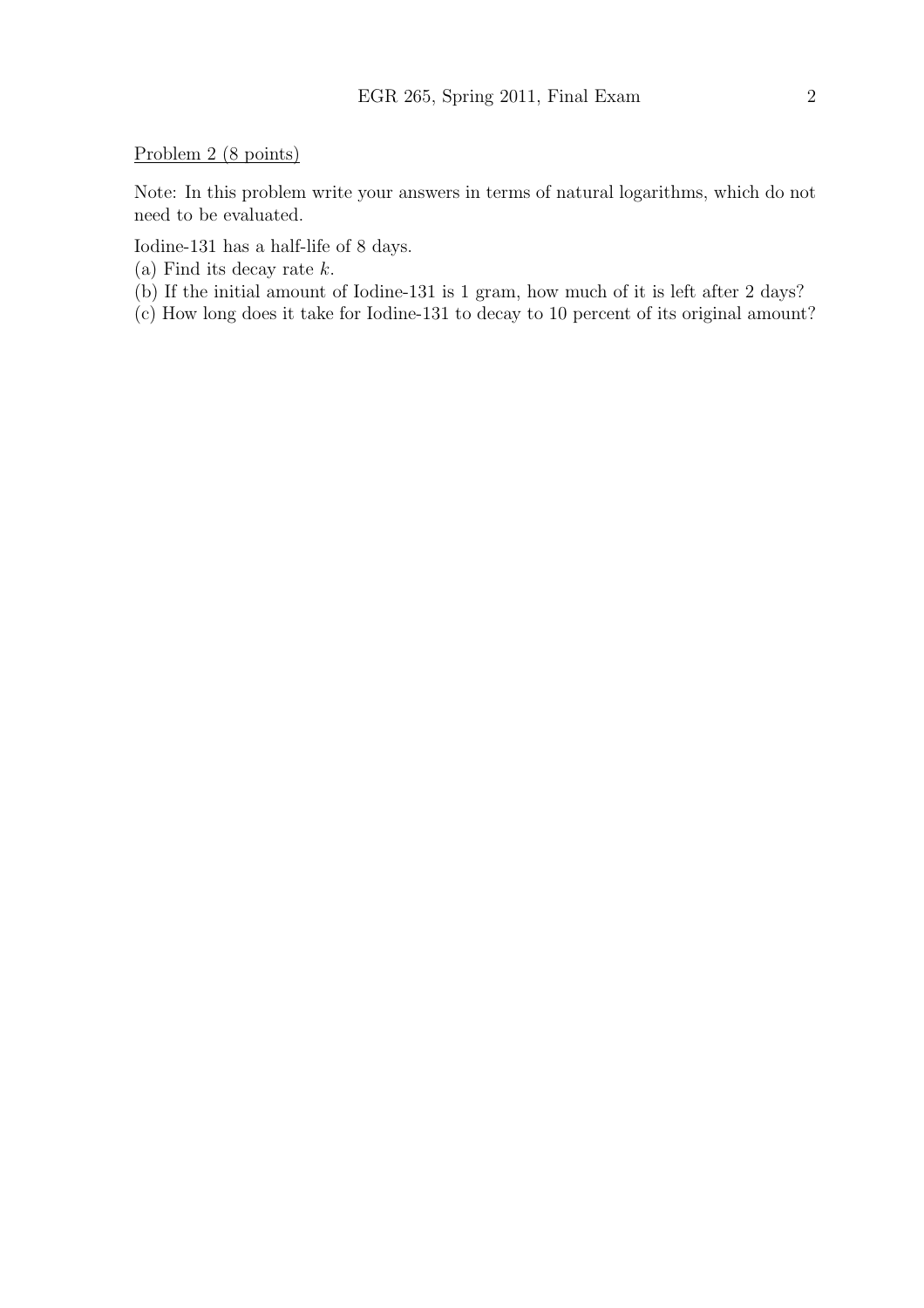## Problem 3 (14 points)

Consider the second order differential equation

$$
y'' - 10y' + 25y = 30x + 3.
$$
 (1)

(a) Find the general solution of the homogeneous equation corresponding to (1).

(b) Find a particular solution of the inhomogeneous equation (1).

(c) Solve the initial value problem given by (1) and initial conditions  $y(0) = 1, y'(0) = 3$ .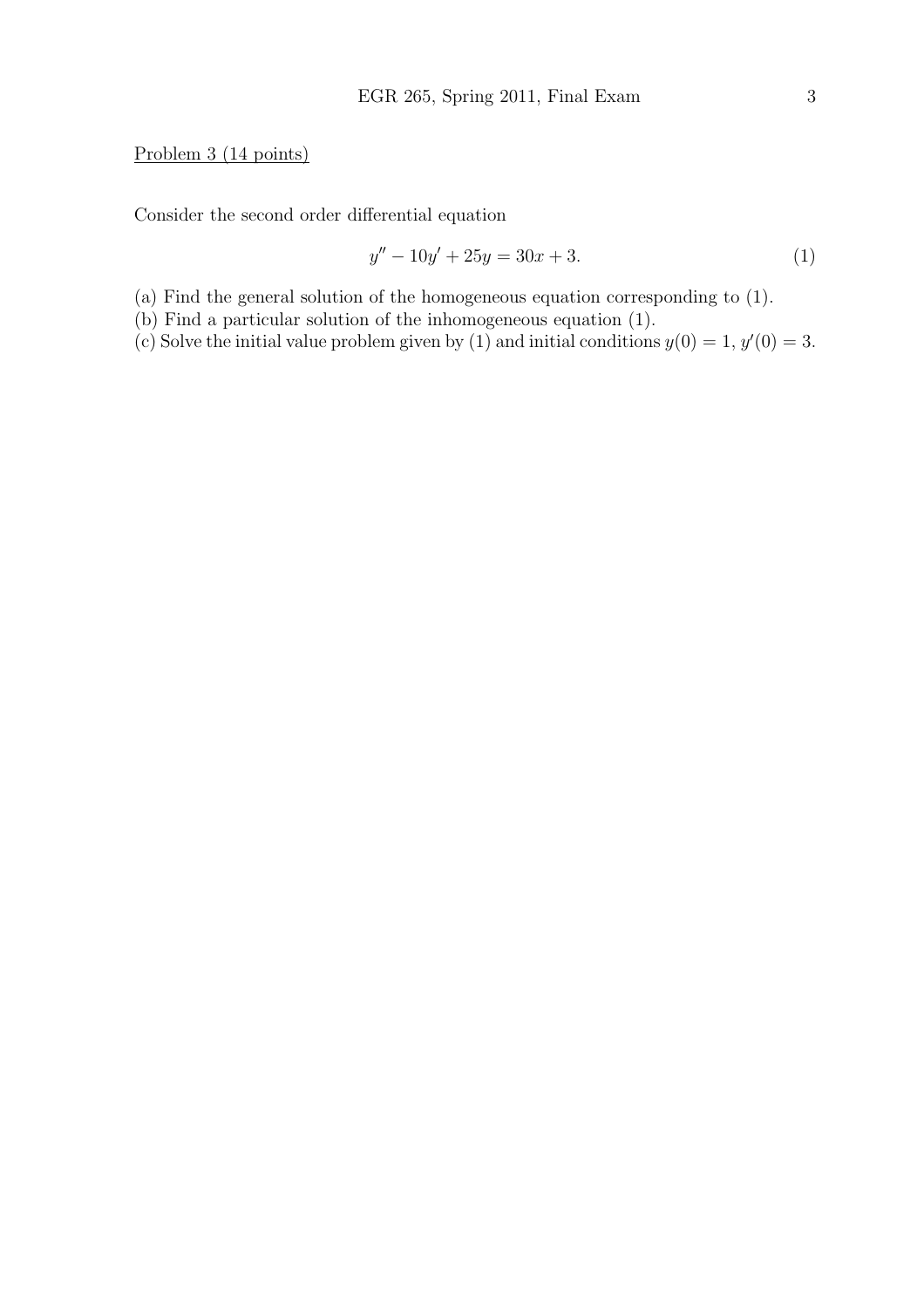Problem 4 (12 points)

A mass of 12 kg stretches a spring by 40 cm. Include the correct units in all your answers below.

(a) Find the spring constant k, assuming that  $g = 10 \text{ m/s}^2$ .

(b) Find the equation of motion of the mass if it is released 30 cm below the equilibrium position at a upward velocity of 2 m/s (choose the positive x-axis to be oriented downward).

(c) Find the amplitude at which the mass oscillates.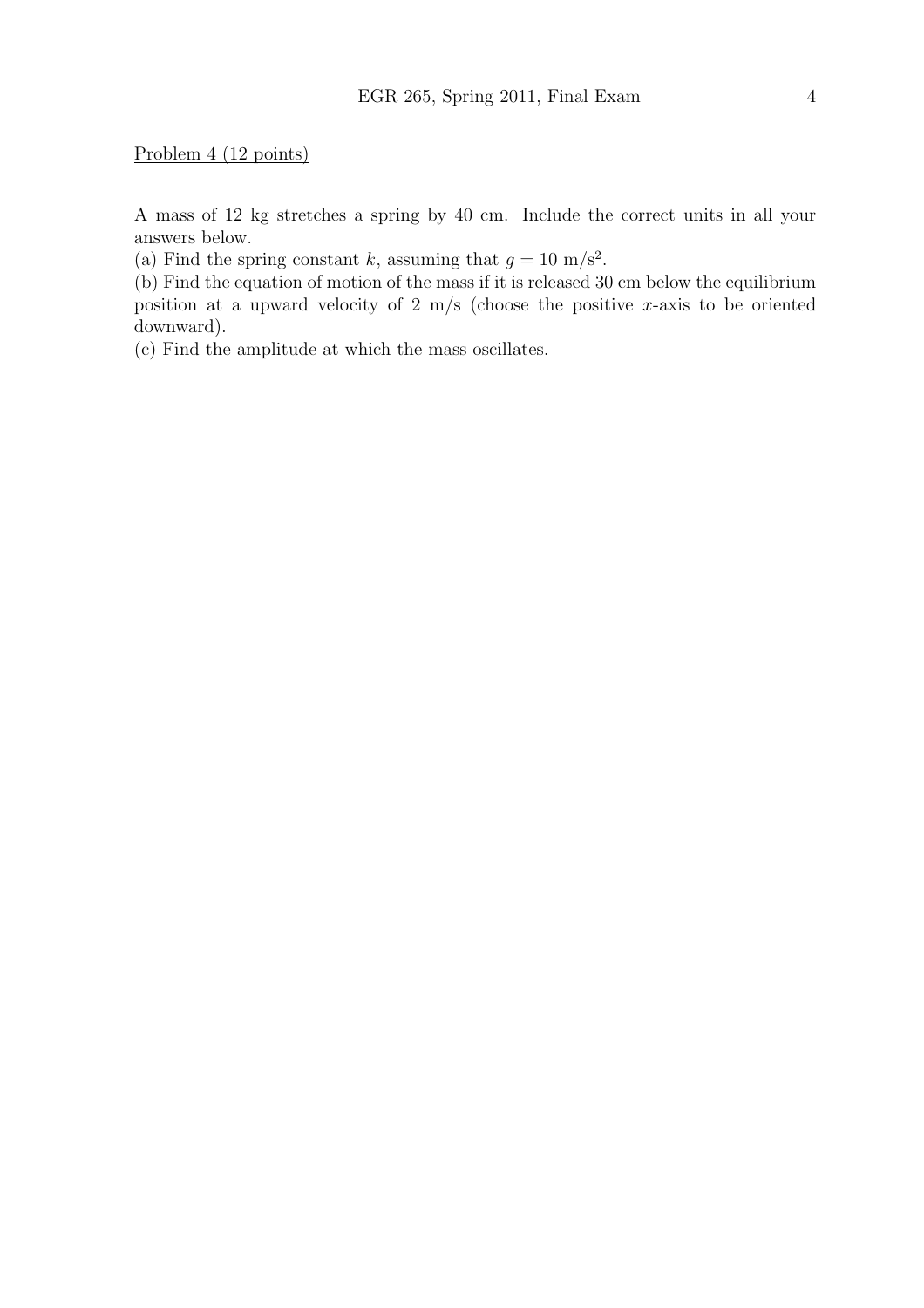Problem 5 (10 points)

(a) Find the gradient of  $f(x, y) = x \ln(x^2 + y)$ .

(b) Evaluate the directional derivative of  $f(x, y)$  at the point  $P(2, -3)$  in the direction of the vector  $\mathbf{i} - 2\mathbf{j}$ .

(c) Find a unit vector in the direction of steepest decrease of  $f(x, y)$  at the point  $P(2, -3)$ . Also find the rate of decrease in this direction.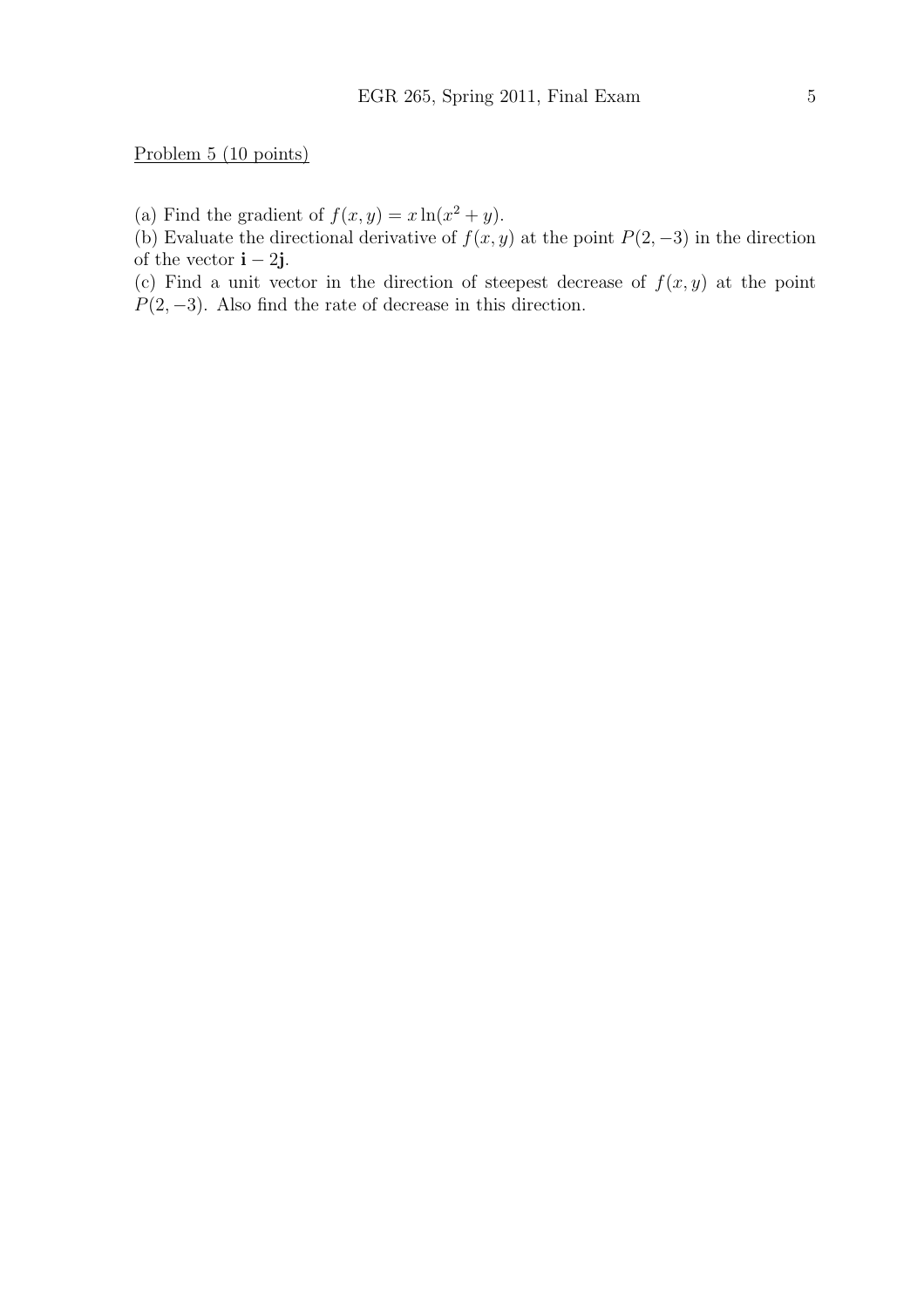Problem 6 (8 points)

Find an equation of the tangent plane to the level surface  $sin(xyz) - x - 2y - 3z = 0$ through the point  $(2, -1, 0)$ .

Problem 7 (8 points)

Find the work done by the force field

$$
\mathbf{F}(x, y) = e^x \mathbf{i} + xy \mathbf{j}
$$

along the curve parameterized by  $x = t^2$ ,  $y = t^3$ ,  $0 \le t \le 1$ .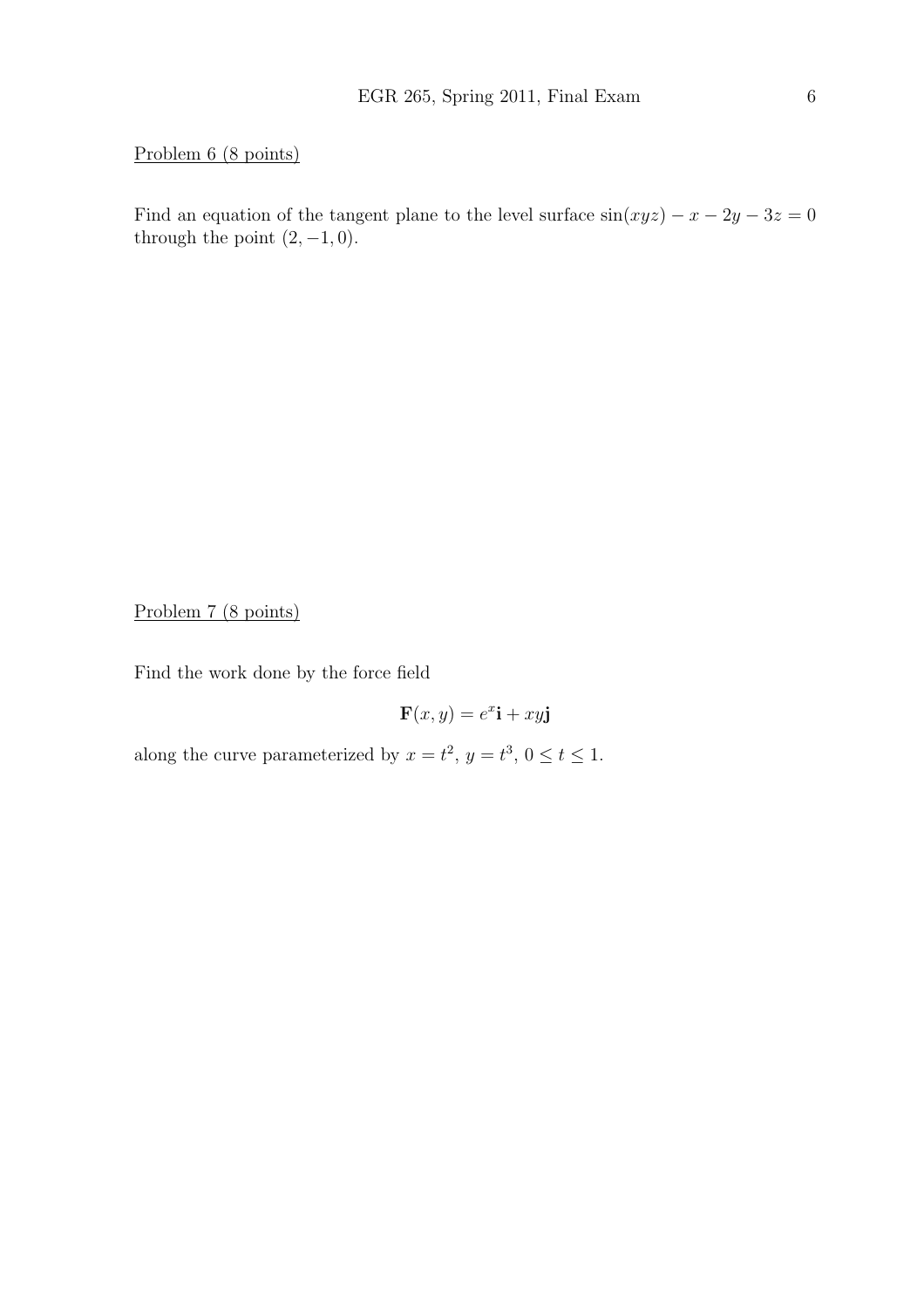(a) Verify that the force field  $F(x, y) = (2x \cos y)\mathbf{i} + (\cos y - x^2 \sin y)\mathbf{j}$  is conservative.

(b) Find a potential function  $\phi(x, y)$  for  $F(x, y)$ .

(c) Find the work done by the force field  $F(x, y)$  along the curve  $x = t^2 + \frac{1}{2}$  $\frac{1}{2}, y = t$ ,  $0 \leq t \leq \frac{\pi}{2}$  $\frac{\pi}{2}$ .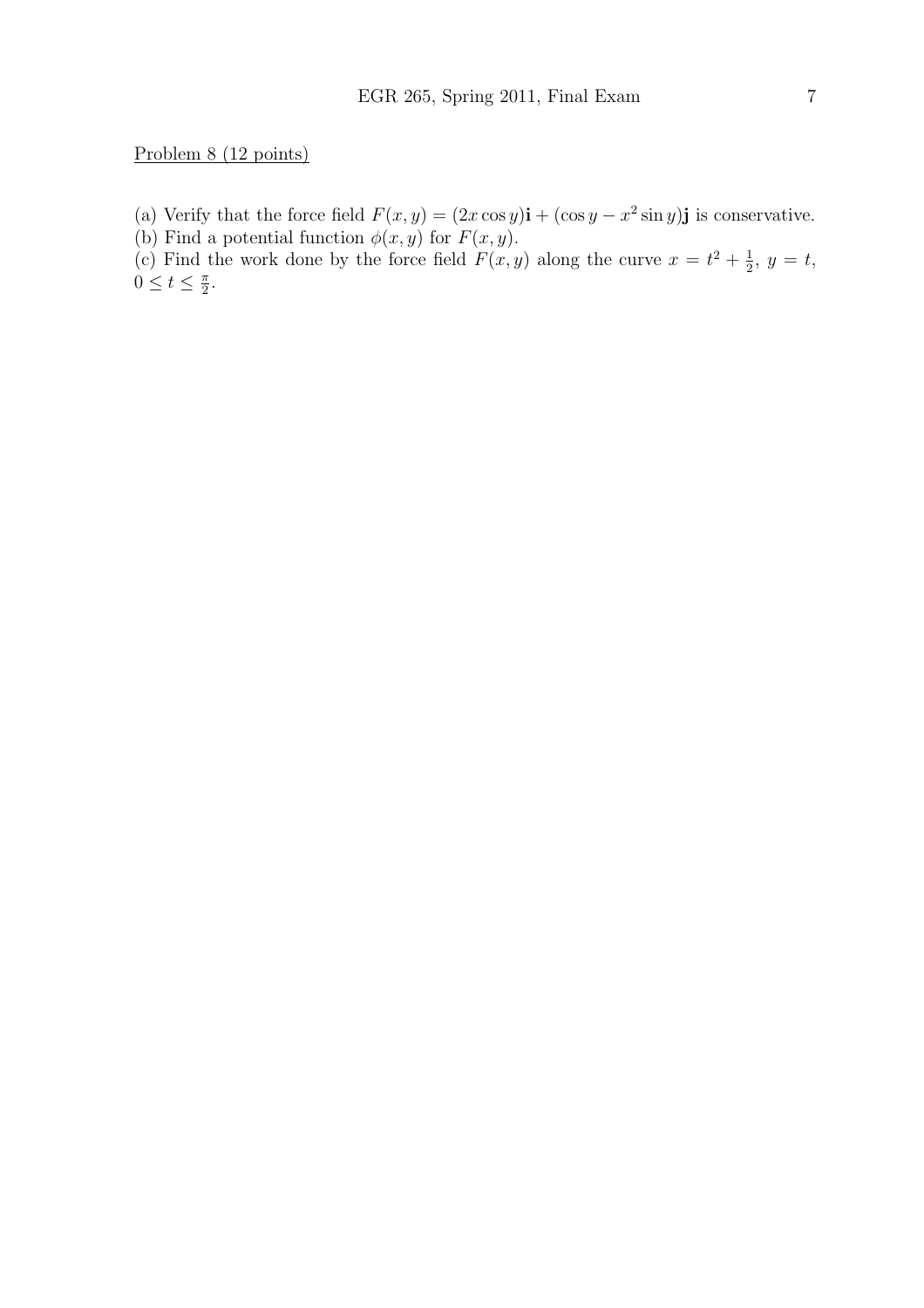## Problem 9 (10 points)

Find the double integral of the function  $f(x, y) = x^3y^2$  over the triangle in the xy-plane with vertices  $(0, 0)$ ,  $(1, -1)$  and  $(1, 1)$ .

Problem 10 (10 points)

A lamina of density  $\rho(x, y) = 1 + x + y$  occupies the half disk R that lies above the x-axis within the circle  $r = 2$ . Find the mass of the lamina.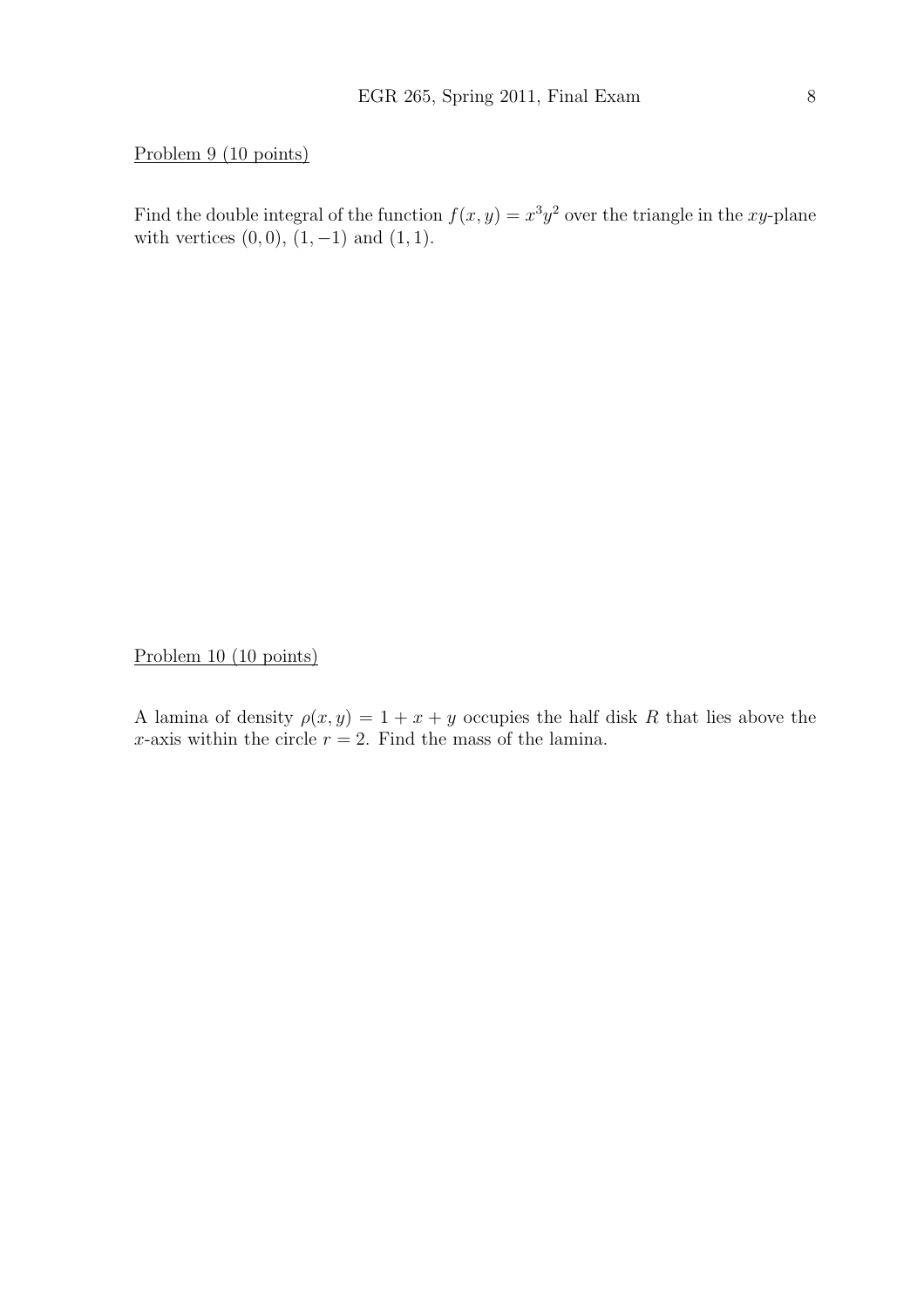Problem 11 (6 points Bonus)

The function  $f(x, y) = 2x^2 + y^2 - 3x$  is defined on the unit disk  $x^2 + y^2 \le 1$  and takes its maximum value and minimum value at two different points of the disk. Find the two points and the maximum and minimum values.